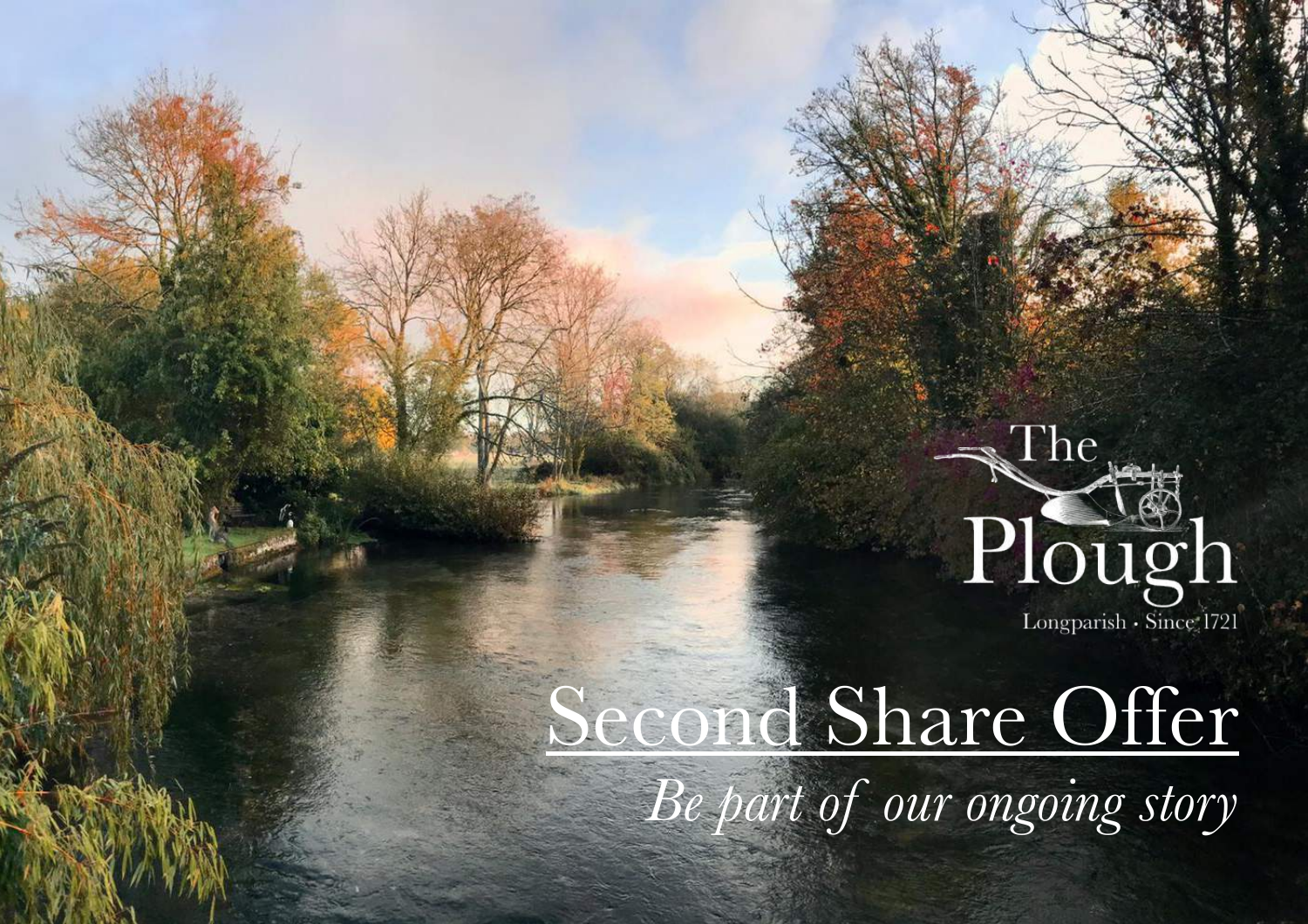**Disclaimer:** The purpose of this document is to inform and encourage those considering buying shares in Longparish Community Pub Limited (LCPL), and to make them aware of the process, the benefits and the risks. The plan for the completion of the refurbishment of The Plough Inn, Longparish (The Plough) and its community facilities is outlined here. More detailed information is contained in our Business Plan, which should be read in conjunction with this Share Prospectus. We have aimed to avoid too much duplication between the two documents, though there are some elements that we are obliged to include in both.

This document contains forward-looking statements, including forecasts relating to the financial position of the Society. The Management Committee believes that the forecasts reflected in these statements are reasonable but will involve unknown risks, uncertainties and other factors which may cause the actual results, financial condition, performance or achievements of the Society, to be materially different from any future results, performance or achievements expressed or implied by those forward-looking statements. Factors that might cause such a difference include, but are not limited to, those discussed in Appendix no 6 of the Business Plan.) Given these uncertainties, prospective investors are cautioned not to place any undue reliance on those forward-looking statements. The forward-looking statements contained in this document are made as at 27th April 2022 and the Society and the Management Committee is not under any obligation to update those forward-looking statements in this document to reflect actual future events or developments.

#### **Before deciding to invest, please consider seeking independent financial or legal advice.**

Due care has been taken in preparing this document which has been approved by the Management Committee who vouch that the information it contains is true and complete to the best of their knowledge.



**Acknowledgments:** LCPL is grateful for the help, advice and funding, as well as ongoing support, it has received from The Plunkett Foundation, Locality, Power to Change, LEADER, The Key Fund, Longparish Parish Council, Test Valley Borough Council and Hampshire County Council.

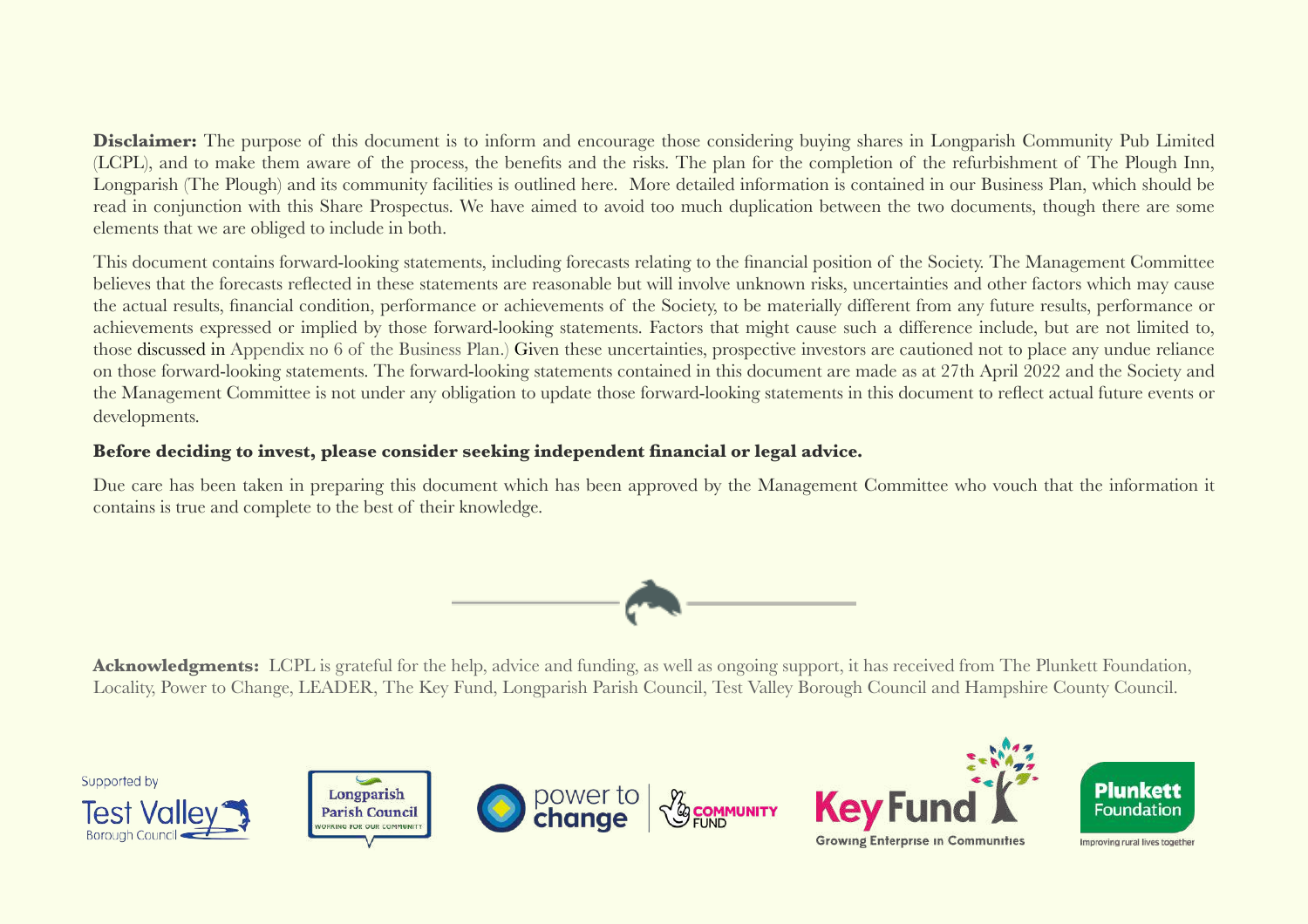# **Contents**



- 1. Our story
- 2. Share Offer summary
- 3. Our Share Offer
- 4. Management structure
- 5. Meet the Management Committee
- 6. Business Plan summary
- 7. Terms and conditions
- 8. Frequently asked questions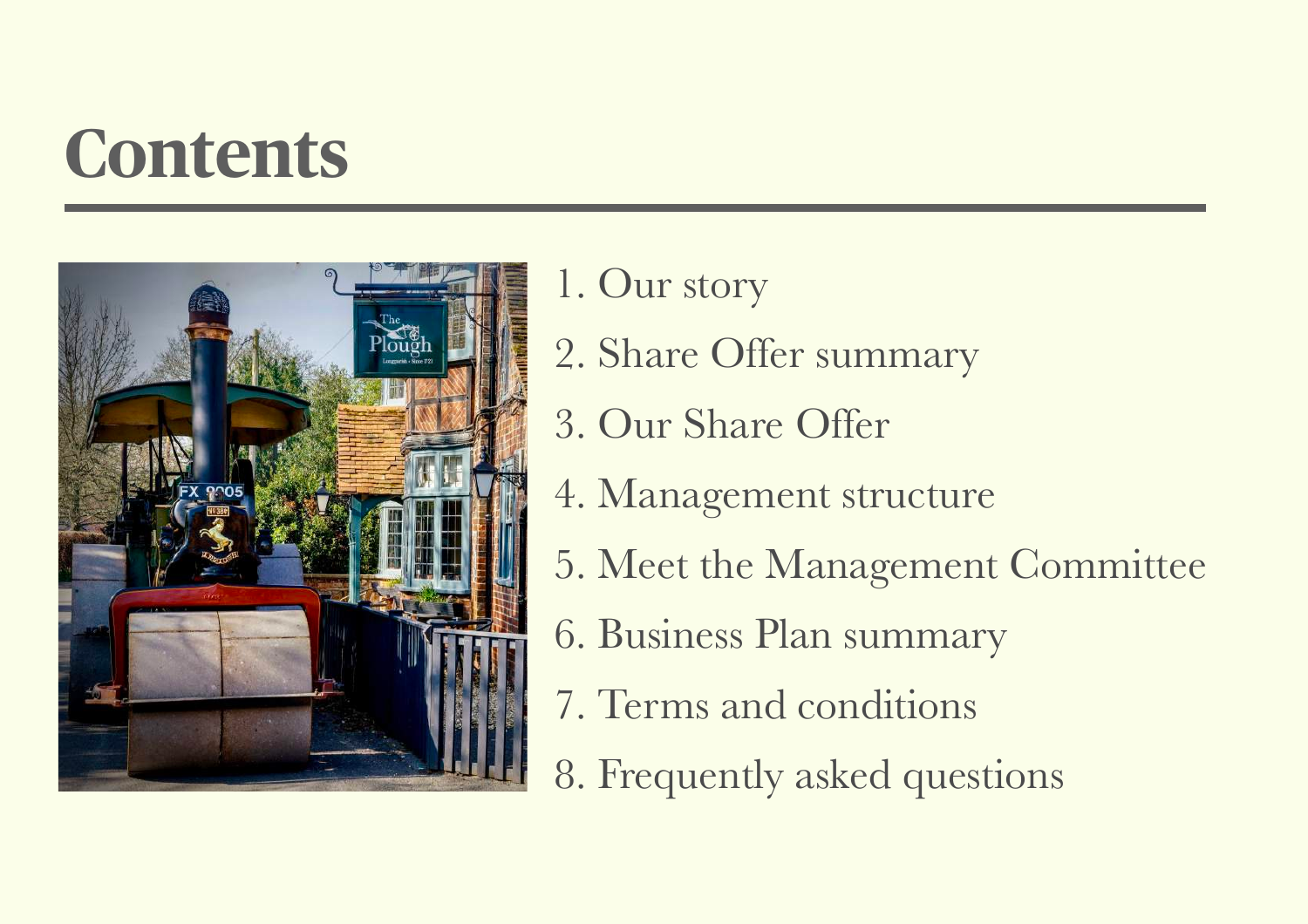# **Our Story**

The newly re-vamped Plough has been open since September<br>2021. It is wonderful to see it thriving again as a much-loved<br>community pub. Huge thanks must go to our 150 or so<br>volunteers concreus shareholders (240 in all) and 2021. It is wonderful to see it thriving again as a much-loved community pub. Huge thanks must go to our 150 or so volunteers, generous shareholders (240 in all) and staff.

Now we are open, getting excellent feedback, and providing employment for more than 20 full and part-time staff. But there's a lot more to do and we still need to spend some more money to allow The Plough to continue as a thriving and profitable destination pub and community hub.

It's extremely encouraging that grant making bodies have shown their confidence in our project by supporting our detailed plans with grants. LEADER, a EU funded scheme for rural communities and Test Valley Borough Council's Community Asset Fund have already pledged valuable contributions. But they can only pledge a proportion of what we need. We have to raise our share too, hence the launch of this Second Community Shares Offer.

We would be delighted if you would join the hundreds of existing shareholders, or, if you are already a member, you could up your investment or buy some shares for a friend or family member.



This prospectus will explain more about our second share offer and how you can take part. Please read it carefully, together with the Business Plan. You can find the share application form enclosed, or download additional copies from our website. We really look forward to welcoming you to The Plough family!

Best wishes,

Th*e LCPL Mana*ge*ment Commi*tt*ee*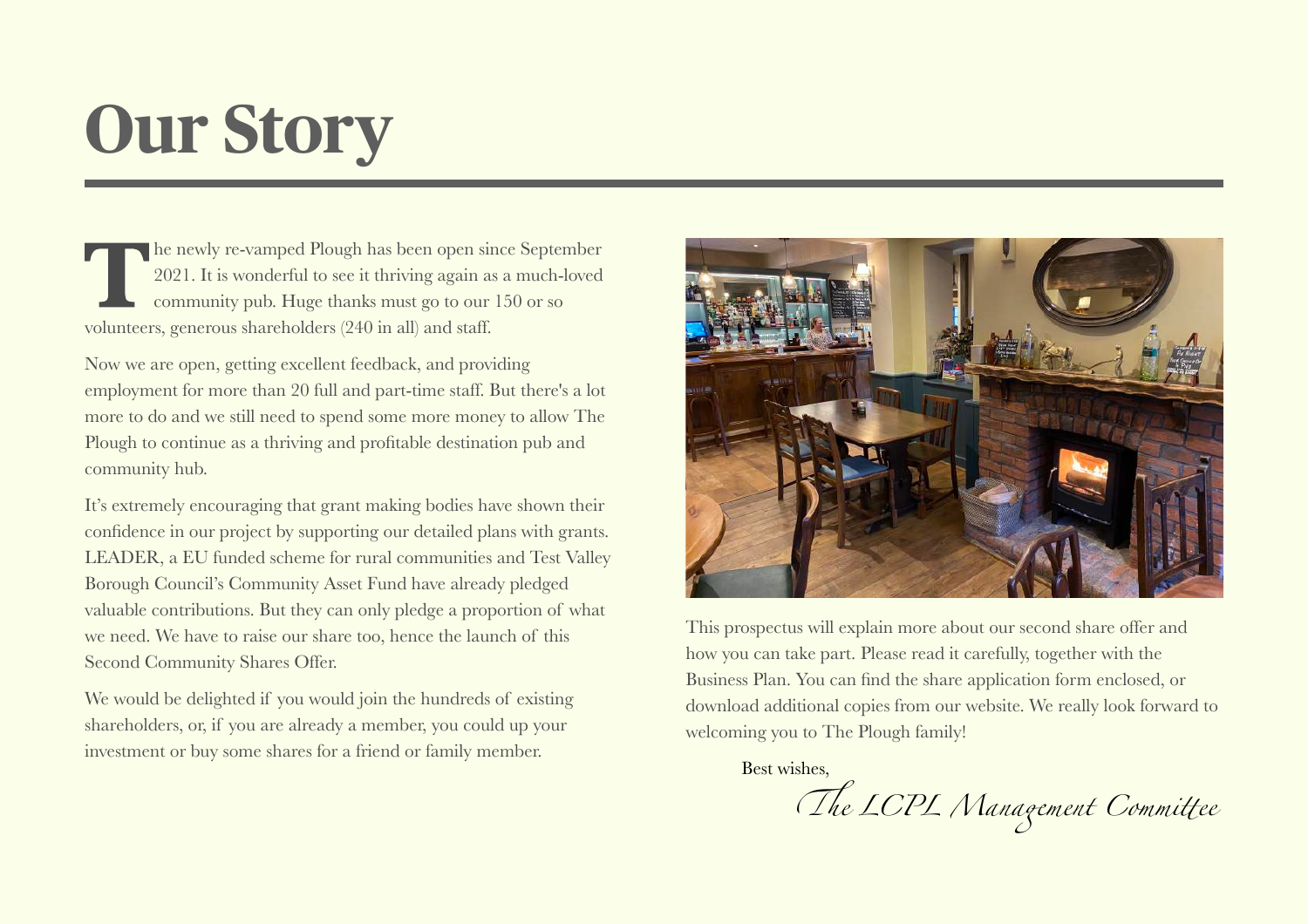# **Share Offer Summary**

#### **Aims**

- We aim to raise at least  $\ell$ , 145,000 in share capital
- Shares will be sold at  $f<sub>i</sub>10$  each
- Minimum shareholding  $\angle$  50 (5 shares)
- Most shareholders paying income tax would qualify for Social Investment Tax Relief of up to 30% of the amount subscribed.

#### **Objectives**

- 1. Installation of up-rated electricity supply
- 2. Induction hobs and other kitchen equipment
- 3. Refurbish the walk-in fridge
- 4. Provision for electric vehicle charging points
- 5. Repair of existing tarmac and gravel parking areas
- 6. Fencing and footpath surfacing
- 7. Improve store room to free up space for a community room
- 8. Extension of the car park
- 9. Paving the terrace around the pub
- 10. Refurbishment of end store room

The most important projects are firstly, to up-grade the electricity supply to support the kitchen and secondly, to improve the parking. If we don't raise enough to do everything on the list, then the Committee will carefully consider what to do, bearing in mind funds and grants available.

Full details of the proposed works are set out in the Business Plan.

| Question                                          | <b>Answer</b>                                                                                                                                   |
|---------------------------------------------------|-------------------------------------------------------------------------------------------------------------------------------------------------|
| What shares are<br>they?                          | Interest-bearing and withdrawable community<br>shares.                                                                                          |
| What's the<br>potential return?                   | Discretionary annual interest payment after year 3,<br>capped at the greater of $5\%$ , or $2\%$ above the base<br>rate of the Bank of England. |
| Price per share?                                  | $\text{\textsterling}10$                                                                                                                        |
| Individual<br>investment total<br>holding limits? | Minimum $\text{\textsterling}50$ and Maximum $\text{\textsterling}47,500$                                                                       |
| Funding target?                                   | f, 145,000                                                                                                                                      |
| Share offer<br>targets?                           | Minimum $f(25,000)$ : Maximum $f(200,000)$                                                                                                      |
| Membership?                                       | Open to anyone 18 years old and over.<br>One member one vote, regardless of value held.                                                         |
| Share offer dates?                                | Offer opens 9th May 2022. Offer closes 17th June<br>2022 (with an option to extend if required).                                                |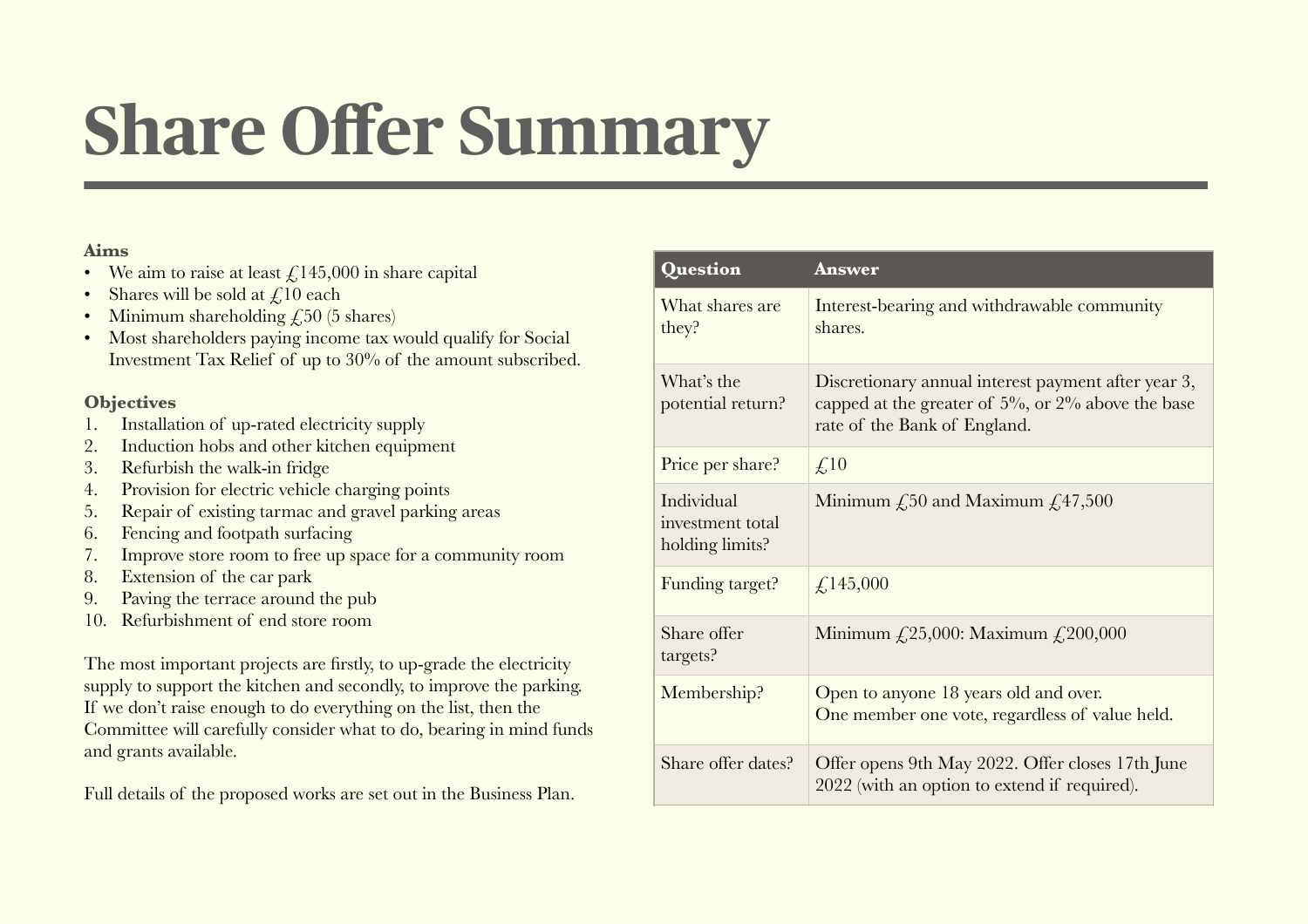## **Our Share Offer**

#### **WHAT IS A COMMUNITY SHARE OFFER?**

A community share offer provides the opportunity to be part of a truly local enterprise, accountable to the community while both serving and benefitting it.

LCPL was set up as a Community Benefit Society (the Society) to acquire, operate and revitalise the Plough as a community pub and hub.

Your shares will make you a Member of the Society, with an equal vote regardless of your shareholding. Your involvement thereafter can be as much or as little as you wish. You can vote at the Annual Members' Meeting (AMM); stand for election to the Management Committee; volunteer skills to help behind the scenes or just make use of the community hub. We are encouraging as many members of the local community as possible to volunteer their time, now and in the future.

#### **WHAT'S IN IT FOR ME?**

It depends on what you want! Maybe you just always fancied owning a bit of an English rural pub?

However, this isn't only about the pub. It is also about helping to sustain a community. There is limited financial reward. This is about investing in the future of the community and ensuring the Plough thrives as a hub of the community and is run for the good of everyone.

It might be daytime social contact, a drink or a meal in the friendly bar and restaurant, a drink in the garden in the summer, coffee and a cake after you've walked the dog or dropped the kids off at school. It offers the warm feeling of belonging and having really helped the community.

#### **HOW DOES THE SHARE ISSUE WORK AND WHAT GUARANTEES DO I HAVE WHEN BUYING SHARES?**

This is a long-term investment for the benefit of the community. LCPL's rules include an asset lock, which means that shares in LCPL will not increase in value. If the Society is wound up and, the value of the Society's assets is more than the value of the share capital, the shareholders would only get back their original investment. Any balance will need to be transferred to another community organisation or society that has a similar asset lock.

If the asset value was lower than the share capital, shareholders would receive back less than their original investment.

However, as the shares are issued by a corporate body with limited liability, shareholders will never have to pay anything more above the cost of their shares.

When the business is in profit, the Society aims to pay interest on the shares at a rate to be recommended by the Management Committee and voted on at the AMM. Our target is to pay interest of at least  $3\%$ from the fourth year of share ownership. Shareholders will be responsible for declaring this to HMRC.

#### **CAN I SELL MY SHARES?**

Shares can only be sold back to LCPL after a lock-in of 3 years from issue. This ensures the business has an initial period of financial stability and is an HMRC requirement for Social Investment Tax Relief. Three months written notice of withdrawal is required and the Management Committee has a duty to control withdrawals. If there are insufficient funds or new investors to purchase the shares, withdrawal may be delayed or may be refused.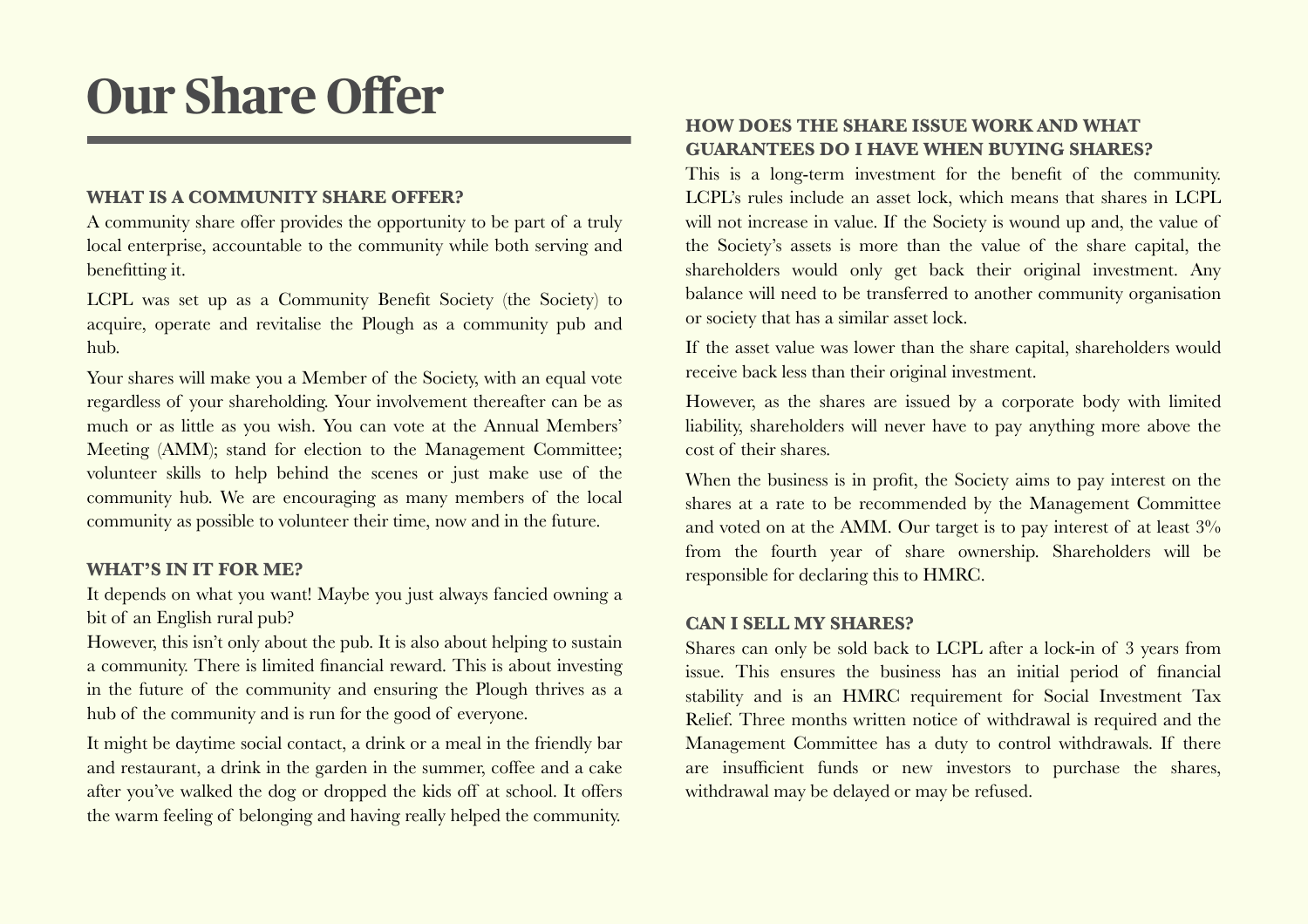## **Management Structure**

Longparish Community Pub Limited is a Community Benefit Society (CBS) registered with the Financial Conduct Authority under the Cooperative and Community Benefit Societies Act 2014. Its purpose is to enable residents and supporters to secure and safeguard the future of the Plough and promote it as an important community asset. Our registration number with the FCA is 7951, and a copy of the registration document can be found on our website (www.lcpl.org.uk). More information on Community Benefit Societies can be found on the FCA website [\(www.fca.org.uk](http://www.fca.org.uk)).

LCPL (through its Management Committee) is solely responsible for the day to day operation of the pub business, and maintenance of the property.

LCPL has a statutory asset lock; this restricts its ability to use or deal with its assets other than for the benefit of the community. In particular:

- · *The only payments that can be made to members are to the value of their withdrawable share capital or interest on withdrawable share capital.*
- · *The residual assets of the Society cannot be transferred except to another organisation whose assets are similarly protected.*

This means the overall assets of the Society are protected from being cashed in, and the Society cannot be demutualised.

Following advice from the Plunkett Foundation, LCPL adopted the latest version of their model rules at the time of its incorporation, bringing us in line with all the current legislation for registered societies. You can obtain a copy of the rules of the Society by downloading them from our website, or by requesting a copy by email to the secretary  $(\sec(a)$ lcpl.org), or by asking any member of the Management **Committee** 

#### **MANAGEMENT COMMITTEE RESPONSIBILITIES**

The Management Committee is responsible for managing the affairs of the Society in exactly the same way that the board of directors is responsible for managing the affairs of a limited company.

The Committee has overall responsibility for the strategic development of the Plough, its community facilities and its financial management. The day-to-day running of the pub is the responsibility of the General Manager.

The members of the Management Committee are equally responsible in law for committee actions and decisions. They are collectively responsible and accountable for ensuring the organisation is performing well, is solvent and complies with all its obligations. The Committee has the benefit of Director & Officer liability insurance.

At each Annual Members' Meeting an annual report will be made available to members. This will set out the key financial statements together with a report of the Society's activities during the previous financial year, including the social impact of the pub on the community and the benefits of keeping the pub in the village.

The report will also include any plans for the following year. The rules provide for several other ways in which the membership may hold the Management Committee accountable for the running of the Society, including calling a Special Members' Meeting if required.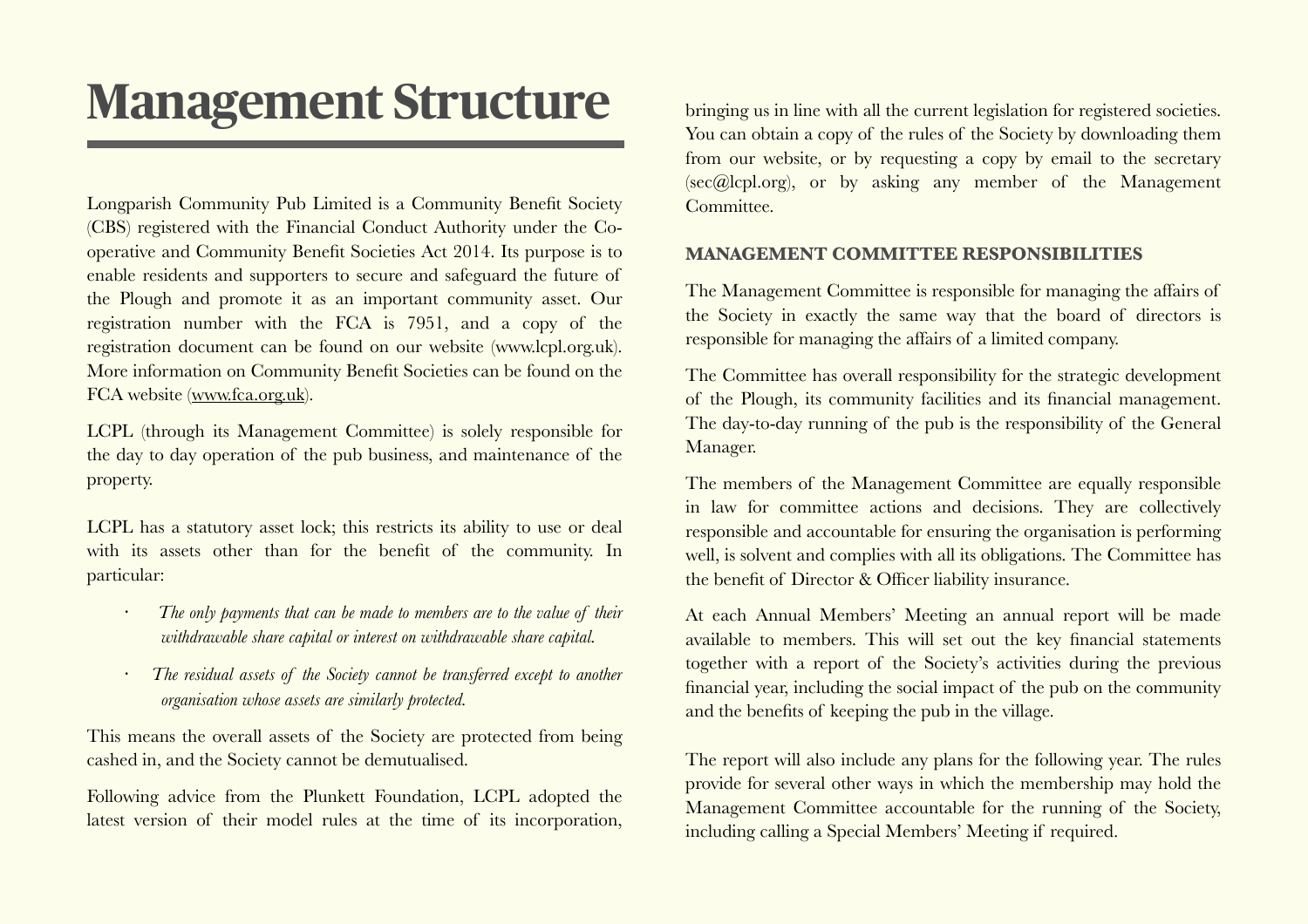## **The Committee**

The Management Committee is made up of volunteers who receive no remuneration. Committee Members are elected by the Shareholders for a period of 3 years. Details of the Management Committee are set out in the Society's Business Plan. None have declared any conflicts of interest.

### Chairman

#### **Andy Jolliffe**

Retired, formerly sales director with a major IT Communications group

*"Now The Plough is a community owned venture there is huge potential for it to become so much more than a pub. Having seen other community pubs in operation, I passionately believe this is important for Longparish, both now and for future generations."*

## Vice Chair & Operations Director

#### **David Wright** Retired GP

*"The Plough has been a fixture and focal point in the village for most of the 32 years I have lived here, and I am delighted to be involved in the project that is restoring it to its rightful place as a thriving, welcoming pub and community asset. It is wonderful to have it back."*

In addition a representative of the Parish Council has been co-opted onto the Management Committee.

### **Secretary**

#### **Graeme Francis**

Corporate Lawyer for over 40 years, Director of family manufacturing business

*"We have achieved an enormous amount over the last three years and we now need to complete the vision. I firmly believe that as a pub and community hub, The Plough is, and will continue to be, of great benefit to the village and the surrounding area."*

### Treasurer

#### **Jeremy Barber**  Retired tax specialist

*"It has been great to be part of the team who have brought The Plough back to life. What we have achieved is wonderful. Now we need working capital to help the business to fly. Grants already pledged will be a huge help but we can't do any of the work until we raise our share of the cost. "*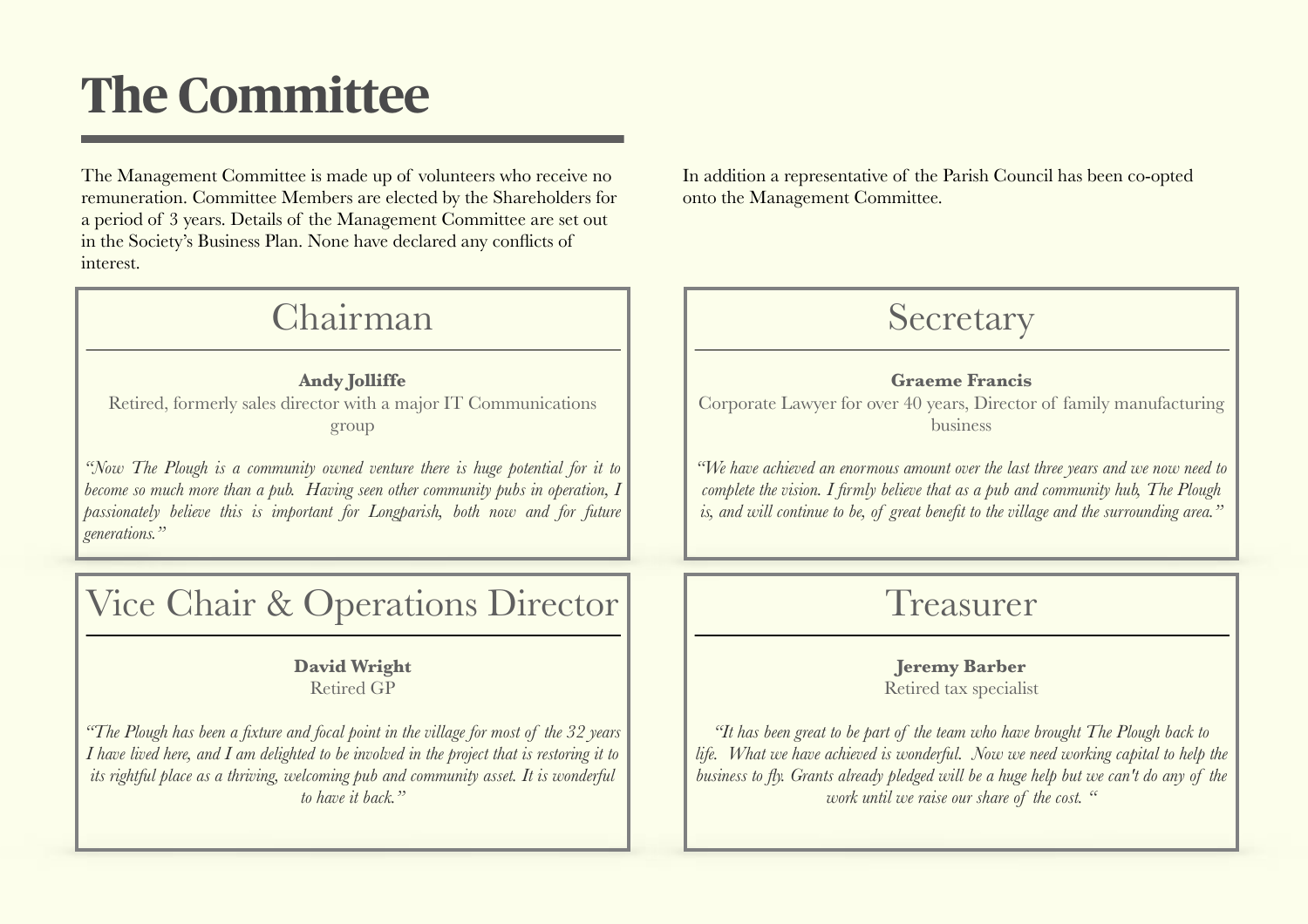### Parish Council Representative

Longparish Parish Council owns the freehold of the pub and as such, holds a permanent seat on the Management Committee.

### Committee Member

**Alison Cooper** Writer

*"We have all felt a deep sense of satisfaction and pleasure from seeing our lovely pub transformed and re-opened. It is now a thriving community pub at the heart of village life. I want to help ensure it continues to thrive and flourish."*

### Committee Member

**Martin Hulme** Sheet metal Fabrication and manufacturing

*"I want to assist as best as I can in helping with some of the decision making that would best suit the Plough, and the community side of the pub, in the future."*

### Committee Member

**Ailsa Wiggans** HR Consultant

*"I have lived in Longparish for just over 5 years and want to see this village asset flourish for the benefit of the whole community."*

### Committee Member

#### **Christopher Duxbury**

Retired Soldier & Corporate Business Manager

*"I have been involved since the outset, convinced it could be successful as a community owned pub. I have played a part in the refurbishment and the first year of operation - and continue to support the LCPL's aim for The Plough's long-term future."*

### Committee Member

#### **Mark Reynolds**

Co-Founder and operations director of Three Cheers Pub Co

*"Pubs are the "beating heart" of Britain and provide the community with a place to socialise, drink, eat and come together. The Plough has been reinstated at the heart of our village and it would be fantastic if we were able to raise a little more money to finish what we started".*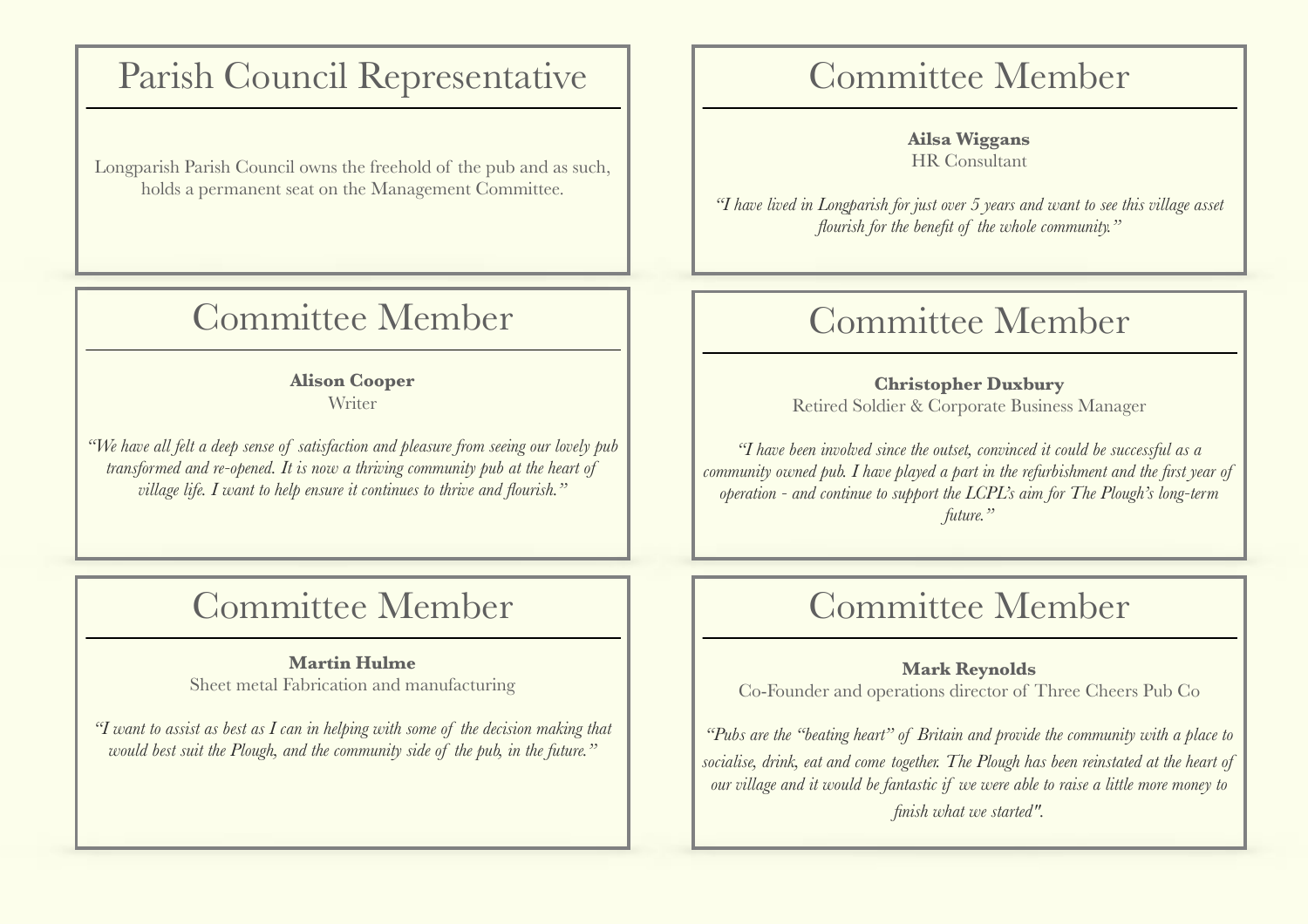## **Business Plan Summary**

**Four year trading profit and loss forecast (£)**

This section contains a summary of the more comprehensive information that can be found in the business plan, which contains full details of profit and loss/cash flow and revenue forecasts etc.

Please also refer to filed accounts on our website. As with all forecasts there can be no guarantee of future performance.

LCPL needs to make a profit to flourish, but generating large profits is not the objective of the project. The primary driver is to ensure the long-term health and independence of the Plough as a pub and community hub. The aim is also to encourage social cohesion.

#### **RAISING THE MONEY**

As the business plan explains, the total investment required to carry out all the works needed is  $\angle 220,600$ . Funding for the works will come from:

- A 'LEADER' grant, which will provide 40% of approved expenditure for some of the works, up to a maximum of  $\sqrt{50,800}$
- A Test Valley Borough Council Community Asset Fund grant for 50% of the cost of repairs to the outbuildings  $(f, 17,500)$
- Smaller grants and donations already received  $\text{\emph{f}}\,6.300$
- From other potential grants and donations (including  $\ell$ , 1,900 from the Parish Council)
- From the community share capital raised from this Share Offer

#### **CONVERSION TO SHARES**

All subscription monies received during the share offer will be held in a separate bank account. Once the amount subscribed exceeds the minimum  $(6.25,000)$ , we will start using the funds (by converting subscription monies into shares) to implement the business plan. Shares will be allotted and issued in regular batches. Share certificates will be issued electronically but hard copies are available on request.

| <b>Income</b>                                                                                 | Year 1  | Year 2  | Year 3  | Year 4  |
|-----------------------------------------------------------------------------------------------|---------|---------|---------|---------|
| Wet sales                                                                                     | 154,851 | 208,000 | 214,240 | 220,667 |
| Food (dry) sales                                                                              | 198,518 | 312,000 | 321,360 | 331,001 |
| Costs of goods sold                                                                           | 133,627 | 195,000 | 200,850 | 206,876 |
| Gross contribution                                                                            | 219,742 | 325,000 | 334,750 | 344,793 |
| <b>Salaries</b>                                                                               | 137,853 | 168,800 | 173,864 | 175,409 |
| Operating costs - fixed                                                                       | 34,192  | 43,412  | 44,714  | 44,850  |
| <b>Operating costs -</b><br>variable                                                          | 26,346  | 46,744  | 48,146  | 49,591  |
| Equipment repairs &<br>renewal                                                                |         | 10,000  | 10,300  | 10,609  |
| Rent                                                                                          | 9,450   | 9,450   | 9,450   | 9,450   |
| <b>Total Costs</b>                                                                            | 207,842 | 278,406 | 286,475 | 289,909 |
| <b>EBITDA</b> (Earnings<br><b>Before Interest, Taxes,</b><br>Depreciation, &<br>Amortization) | 11,901  | 46,594  | 48,275  | 54,883  |
| Loan repayment                                                                                | 7,143   | 7,143   | 7,143   | 7,143   |
| Loan interest                                                                                 | 2,017   | 2,200   | 2,200   | 2,200   |
| Interest on community<br>shares                                                               |         |         |         | 9,900   |
| Surplus (deficit)<br>before tax                                                               | 3,336   | 37,251  | 38,932  | 35,641  |

#### *(Assumes 3% annual growth for income and costs from year 2)*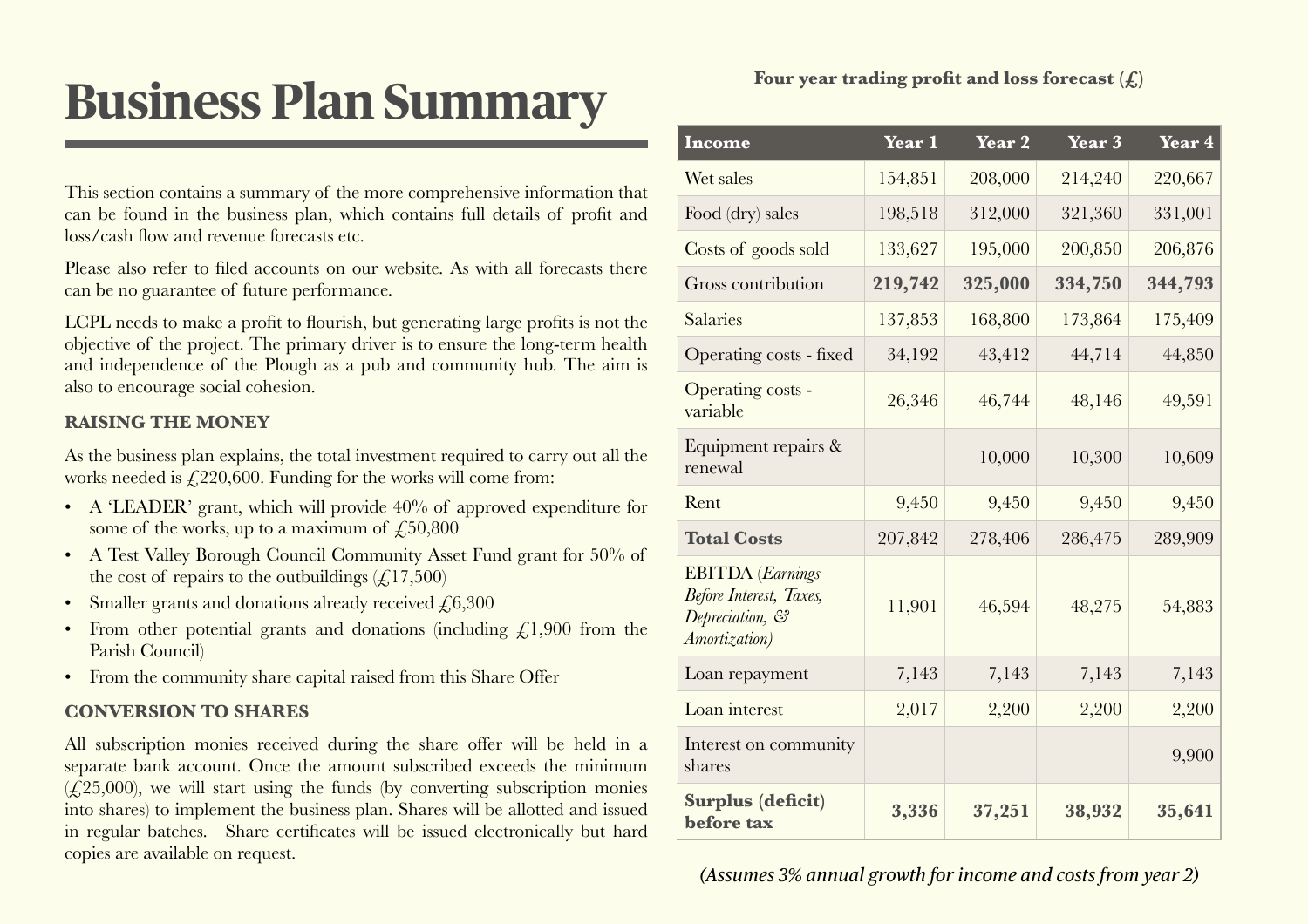## **Plan Continued …..**



#### **Proposed Car Park & Garden**

| Works                      | <b>LCPL</b> | <b>Grants &amp;</b><br><b>Donations</b> | Total   |
|----------------------------|-------------|-----------------------------------------|---------|
| Upgrade electricity supply | 11,100      | 7,400                                   | 18,500  |
| River Room chairs          | 1,400       | 1,300                                   | 2,700   |
| Garden works               | 2,000       |                                         | 2,000   |
| Kitchen equipment          | 8,000       |                                         | 8,000   |
| Car park - phase 1         | 21,000      | 14,000                                  | 35,000  |
| Store room                 | 8,750       | 8,750                                   | 17,500  |
| Car park - phase 2         | 19,200      | 12,800                                  | 32,000  |
| Footpath                   | 3,900       | 2,600                                   | 6,500   |
| Fencing                    | 6,000       | 4,000                                   | 10,000  |
| Flat roof repairs          | 5,000       |                                         | 5,000   |
| Walk-in fridge repairs     | 4,000       |                                         | 4,000   |
| Patio                      | 15,000      | 10,000                                  | 25,000  |
| End building               | 8,750       | 8,750                                   | 17,500  |
| Chimneys repair            |             | 1,900                                   | 1,900   |
| Main roof repairs          | 15,000      |                                         | 15,000  |
| Other works                | 15,000      | 5,000                                   | 20,000  |
| <b>Totals</b>              | 144,100     | 76,500                                  | 220,600 |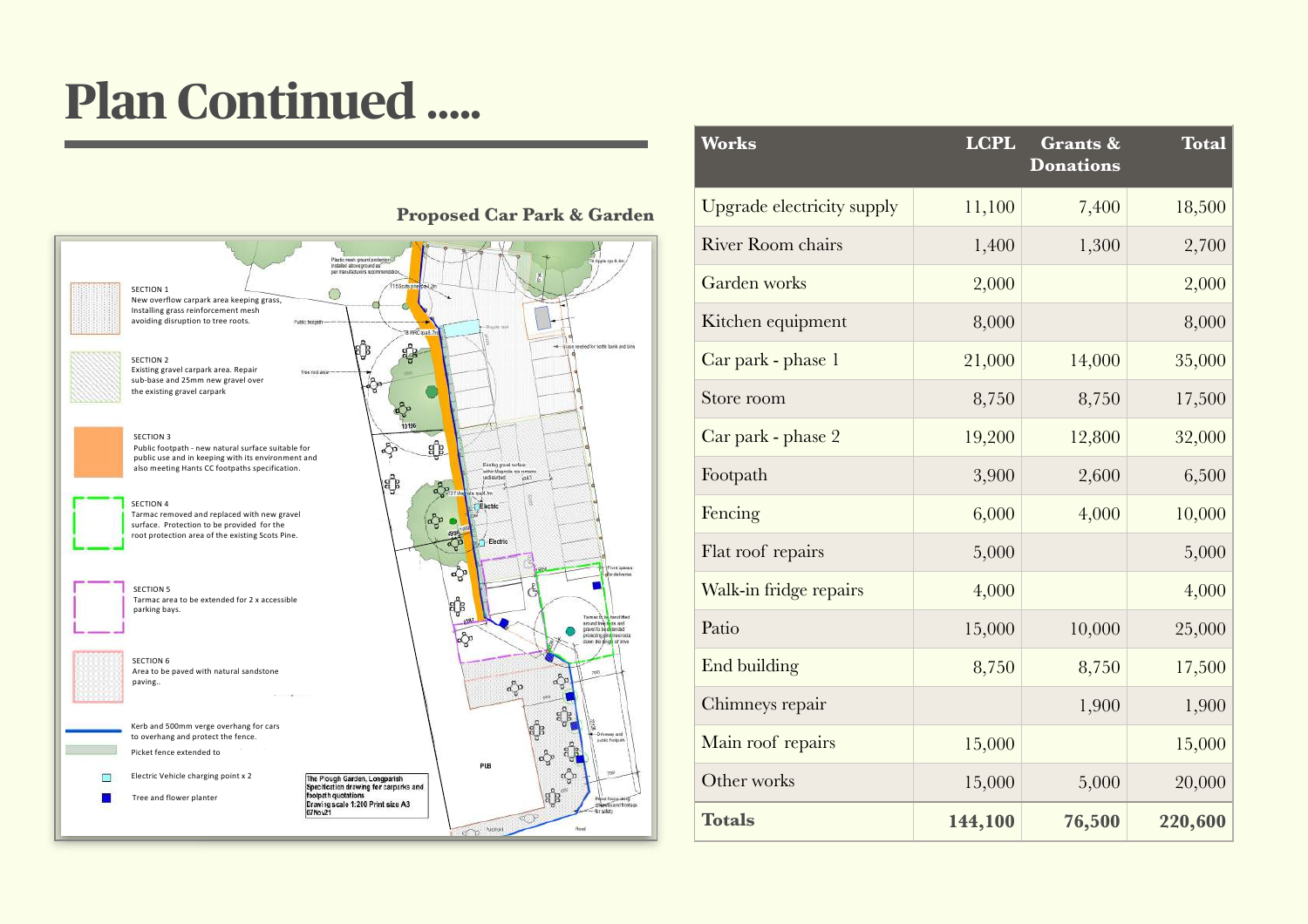## **FAQ**

#### **How do I apply for shares?**

To apply for shares please complete the share application form included with this document. Further copies may also be found on the LCPL website, along with the Business Plan. Applications can be printed, but must include an original signature.

Before completing the application form, you should:

- Read this Share Prospectus carefully.
- Read the Business Plan.
- Consider whether you need to take financial advice.

Please return the completed share application form to Secretary at the address on the application form, and send your payment by BACS (preferred), or enclose a cheque with your application form

#### **What if I already own shares?**

Thank you - you are a very valued member of the Plough family.

You are free to apply for further shares, but your individual aggregate shareholding must not exceed 4750 shares  $(f.47,500)$ . Please note that the society rules set out in this share offer, including those on withdrawal and interest, apply to all share capital, not just shares purchased in this share offer.

#### **How can I help to sell shares?**

Tell your friends, family, business associates or anyone with a connection to Longparish. We have a lot to do and want as many supporters as possible.

#### **Are joint applications allowed?**

No, only individuals can apply. If multiple members of a household or family wish to invest, they should each fill out a share application form.

#### **Can I invest on behalf of my children or grandchildren?**

We can only accept applications from people aged 18 or over, but you may nominate a successor to receive your shares in the event of your death.

#### **What happens to my shares if I die?**

On death your shares will form part of your estate and will be dealt with under the terms of your will. If you complete a nomination form, the Society may distribute shares to a nominee outside of probate. You may, if you so wish, nominate the Society to receive your shares, or bequeath your shares to the Society in your will.

#### **What are the minimum and maximum amounts?**

The minimum that you can invest is  $\angle 50$  (five shares at  $\angle 10$  each), although our plans depend on some investors investing considerably more. We have set the maximum level at  $f(47,500)$ . The maximum amount is based on guidelines that suggest the maximum individual investment should not exceed 10% of the total shareholding.

#### **Can I get tax relief on my share purchase?**

Our previous offer complied with HMRC rules and members have received their tax relief certificates. We have applied for advance assurance on the current offer and have no reason to believe that it will not be granted.

As long as you are a UK taxpayer you should be eligible for tax relief on your investment. Subject to HMRC rules, individuals making an eligible investment can deduct 30% of the cost of their investment from their income tax liability, either for the tax year in which the investment is made or for the previous tax year. HMRC require that any qualifying investment must be held for a minimum period of three years and if that condition is not satisfied, then the relief must be repaid to HMRC.

Individuals who have chargeable gains may also be able to defer their capital gains tax (CGT) liability.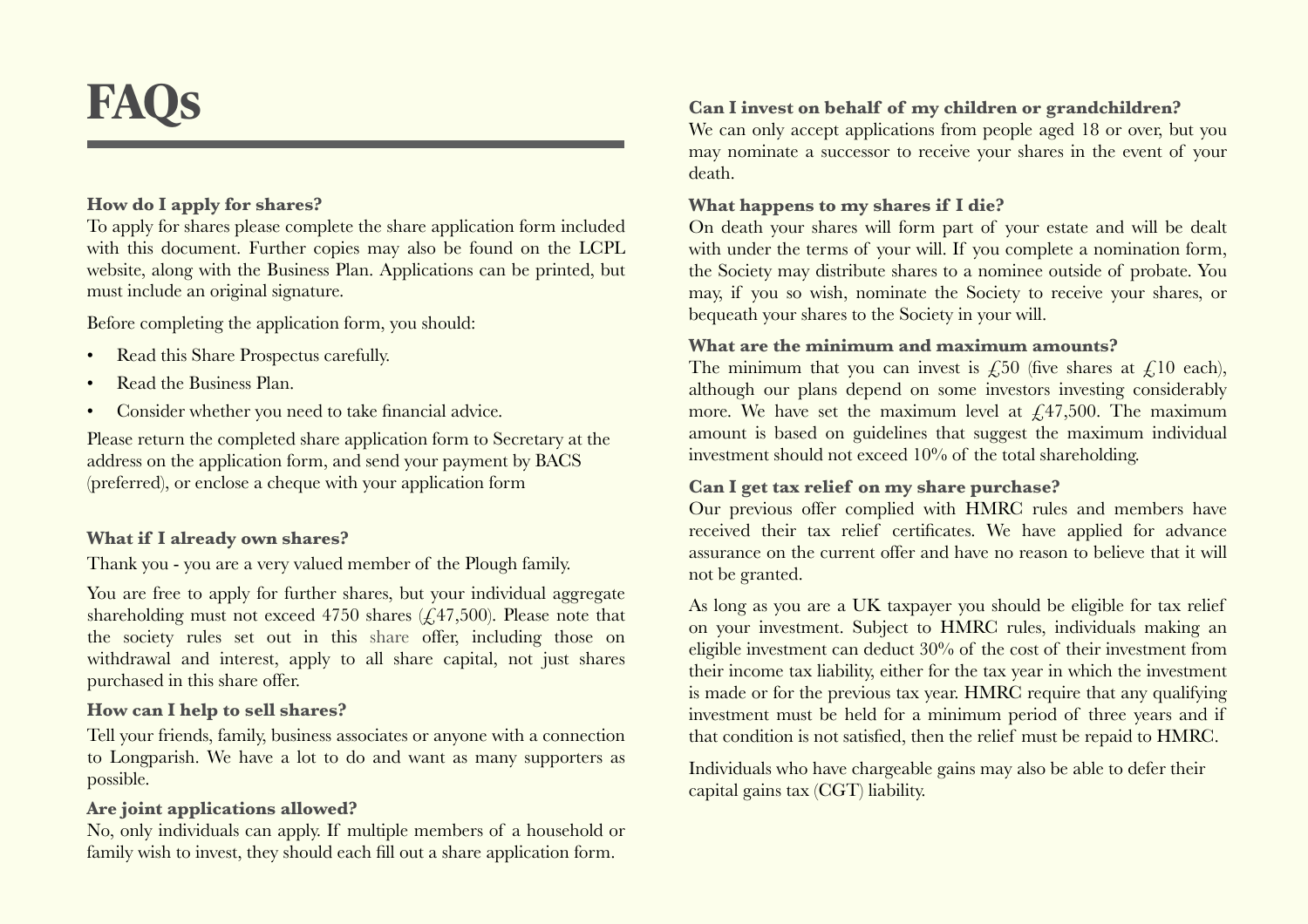## **FAQs Continued …..**

The actual amount of tax relief you can claim will depend on your personal tax circumstances:

*For example, Freda invests £10,000 in the tax year 2022-23 in SITR qualifying shares. The SITR relief is*  $\angle$  *3,000 (30% of*  $\angle$  *10,000). Her tax liability for the year before SITR relief is*  $\angle$  *7,500 which she can reduce to*  $\angle$  *4,500 (* $\angle$  *7,500 less £3,000) as a result of her investment. Remember applications for tax relief are made to HMRC by you, the investor, not by LCPL, and so we cannot give any guarantees. Provided we are approved for SITR, we will issue certificates to members confirming that their investment qualifies, and we will explain how to claim. You can find out more on the HMRC website, or you may wish to take professional advice.* 

#### **Do I have to pay income tax on any interest I received from LCPL?**

Interest from your shares is liable to income tax. But the Personal Savings Allowance (PSA) means the majority of savers in the UK no longer have to pay any tax on their savings income. Basic-rate taxpayers qualify for a £1,000 a year in savings income tax-free.

#### **What happens if the share offer target is exceeded?**

If the share offer raises more than the  $\sqrt{(200,000)}$  maximum amount, then we will close the offer.

#### **Can I sell my shares?**

No, these are withdrawable shares, so you have to apply to the Society to withdraw your shares. The statutory asset lock is also in place to ensure that any increase in business value is only used for community benefit.

#### **When can I withdraw my shares?**

According to the rules of the Society, shares cannot be withdrawn for at least three years from the date of issue (except in exceptional circumstances such as death or bankruptcy of a member) and then only

if the Society has sufficient reserves to permit withdrawal without jeopardising the business.

#### **When will I receive interest, and how much?**

We will start paying interest when the Society has sufficient surplus funds available, i.e. once we have met our other obligations (such as finance payments and other overheads) and have built up adequate reserves to ensure we can protect the business. We anticipate this will be after year three of operations and is subject to the discretion of the Management Committee.

Interest payments will be determined annually by the Management Committee, (subject to approval at the AMM) which will prioritise longterm profitability over short-term payments to shareholders. Interest will be paid gross, and may be taxable. It will be the member's responsibility to declare any such earnings to HMRC if applicable. Our target is to be able to pay annual interest of at least 3% after the shares have been held for three years. Please note that our rules limit interest payments to a maximum of 5%, or 2% above the base rate of the Bank of England, whichever is the greater.

#### **Can I buy shares after the share offer has closed?**

We strongly encourage people to invest up-front so that we can properly judge the level of support and plan accordingly. It is likely however that there will be opportunities for new members to buy shares in LCPL at a later date.

#### **Can a company apply?**

A company may apply to be a member and hold shares in the same way as an individual. The company will be required to provide the name and contact details for a single representative who will be able to vote at meetings on the company's behalf. Companies, however, cannot claim SITR.

#### **Who should I speak to if I have any further questions?**

Email info@lcpl.org.uk or contact any member of the Management Committee. You will find useful information on the Plunkett Foundation website [\(www.plunkett.co.uk\)](http://www.plunkett.co.uk) and from the Community Shares Unit (www.communityshares.org.uk). Additional resources are also available on the LCPL website [www.lcpl.org.uk](http://www.lcpl.org.uk)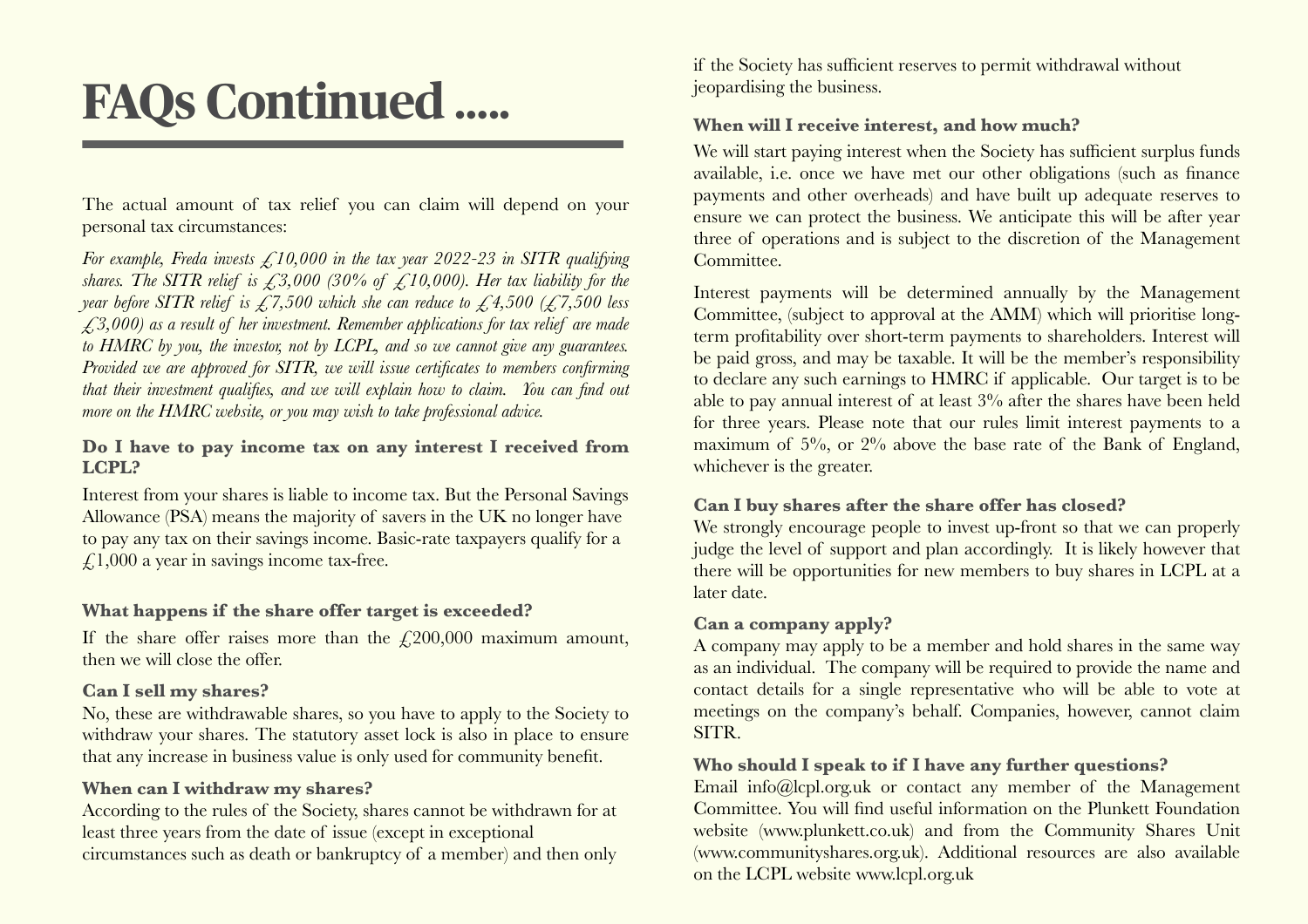## **Potential Risks**

Buying any type of shares involves risk. Community shares can't go up in value, but they can go down if the Society is making losses. As a shareholder there is a risk you could lose some or all of the money you invest. You should only take these risks with money you can afford to lose. Please seek independent financial advice.

Although it is not possible to foresee all possible risks for investors there are a number which it is reasonable for the Management Committee to guard against.

#### **Loss of some or all of your investment**

As a member and shareholder of LCPL you will be a part-owner of the Society. If the Society is unable to meet its debts and other liabilities you could, in principle, lose some or all of your investment held in shares. This is considered a very unlikely outcome because:

- Financial projections are based on actual and projected turnover.
- The Plough's landlord is the Longparish Parish Council and we have a 99-year lease at a modest rent which is fixed for the first 50 years and thereafter drops to a peppercorn rent.
- In the last resort, if the property had to be sold for an alternative use, it's possible the value would exceed the value which it was acquired for. It should be noted that the Parish Council will have full control of the sale proceeds.

#### **Inability to withdraw shares**

The rules permit withdrawals only after three years from the date of issue (other than in certain exceptional circumstances such as death or bankruptcy of a member), and then only at the discretion of the Management Committee.

If a large number of members wanted to withdraw their shares in a particular year, there may not be sufficient funds available. In that circumstance, withdrawals will be made in the order in which applications are received, and the full amount requested may not be available.

#### **In the event of no financial returns**

It is possible that in the event of poor trading performance or unexpected outgoings, the Society would not have enough surplus funds to pay interest to members or to allow members to withdraw their shares.



**The River Room**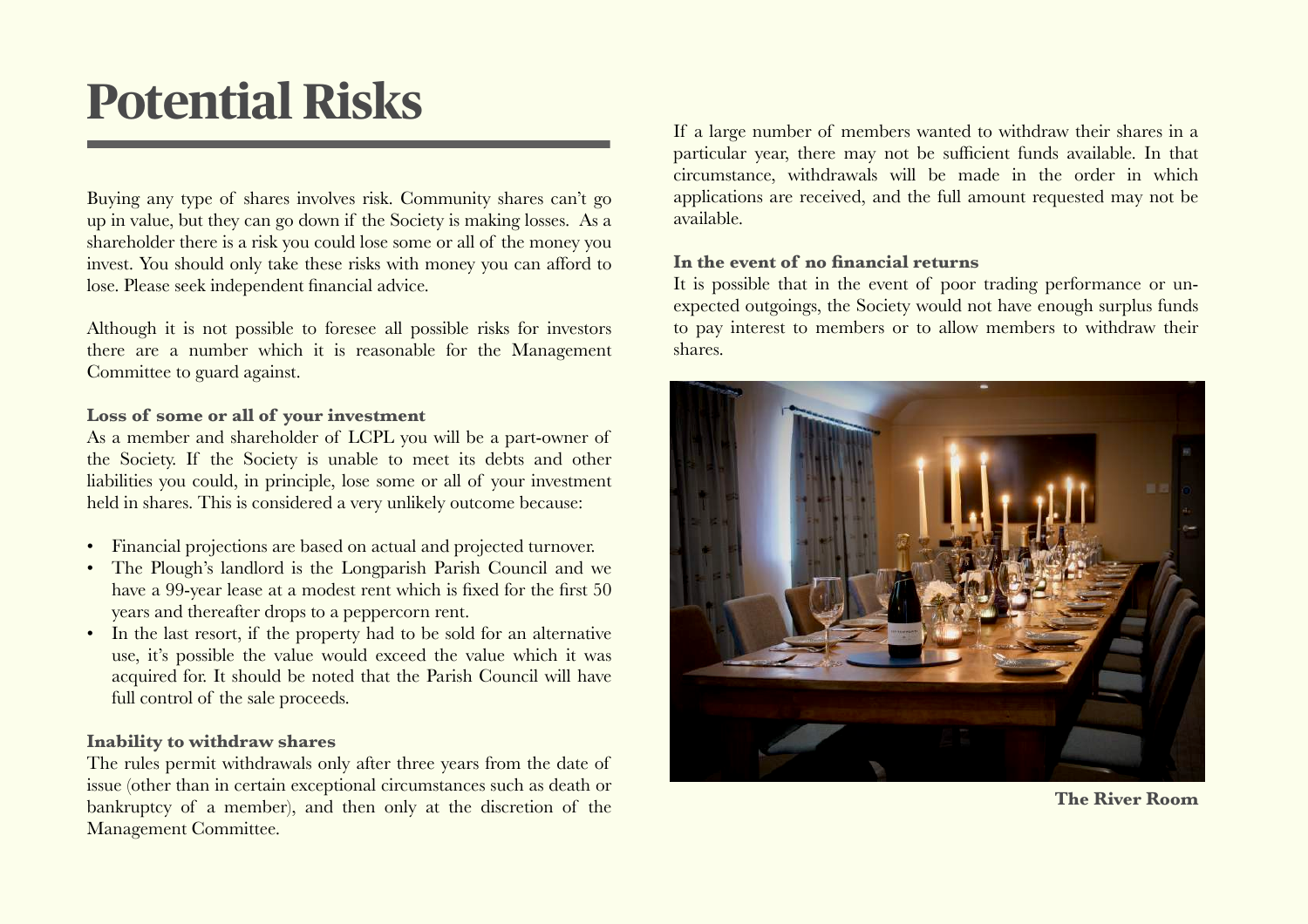## **Terms and Conditions**

This share offer will run from 9th May to the 17th June 2022. The Management Committee may extend the offer period at its sole discretion.

- 1. The minimum shareholding is 5 shares, and each share has a nominal value of  $\int f$ 10.
- 2. The maximum individual shareholding under this and previous offers is offer is  $\mathcal{L}4,750$  shares with a nominal value of  $\mathcal{L}47,500$ . No individual may own more than 10% of the total issued share capital.
- 3. All shares must be paid for in full on application.
- 4. Monies deposited with LCPL for the purchase of shares will be held securely in a separate account by LCPL until converted into shares.
- 5. All subscribers (if not already members) will become members of the Society and will be entitled to vote on matters affecting the Society.
- 6. Members will have one vote regardless of the number of shares held.
- 7. Members must be aged 18 or over.
- 8. The Management Committee reserves the right to refuse applications at its absolute discretion.
- 9. All subscription monies received will be ring-fenced, and if the minimum  $(f(25,000))$  is not reached they will be returned promptly.
- 10. Shares are not transferable other than in certain exceptional circumstances such as death or bankruptcy of a member, and they cannot be sold, only withdrawn.
- 11. Members may apply to the Society to withdraw their shares. Save in the event of death or bankruptcy, withdrawal applications will not be accepted during the first three years after the issue of their shares.
- 12. The amount of share withdrawal permitted each year will be dependent on the performance of the business and determined at the sole discretion of the Management Committee. **You should therefore view this as a long-term investment and review your finances accordingly.**
- 13. Withdrawals can only be funded from trading profits or new share capital and are discretionary, being subject to the Management Committee's satisfaction that withdrawal is consistent with the longterm interests of the Society.
- 14. The value of each share cannot increase above its nominal value of  $\angle$  10. You should be aware that the value of shares may be reduced if the value of the Society's assets falls substantially or in the event of insolvency.
- 15. A member's liability is limited to the value of their shares.
- 16. The Society aims to pay interest on shares after three years from the date of issue. Our rules allow interest payments up to a maximum rate of 5%, or 2% above the Bank of England base rate, whichever is the greater. This business plan suggests that a target rate of 3% interest could be paid after three years from their respective issue dates. This rate may be varied by the Management Committee in place at that time. Any payment of interest would be subject to the financial performance of the Society, at the sole discretion of the Management Committee and subject to approval by Members at an AAM. Over time, the level of interest paid to Members may vary between zero to the maximum allowed in the Society rules.
- 17. LCPL is registered with the Financial Conduct Authority, No. 7951. Community shares are primarily to support a social return and not for financial gain. This share offer is not regulated by the FCA, there is no right of complaint to the Financial Ombudsman Service and nor can investors apply to the Financial Services Compensation Scheme.
- 18. ID may be requested from any applicants paying for shares from a non-UK bank.
- 19. Email will be the primary mode of communication from LCPL to shareholders, who should keep LCPL updated with a current email address.